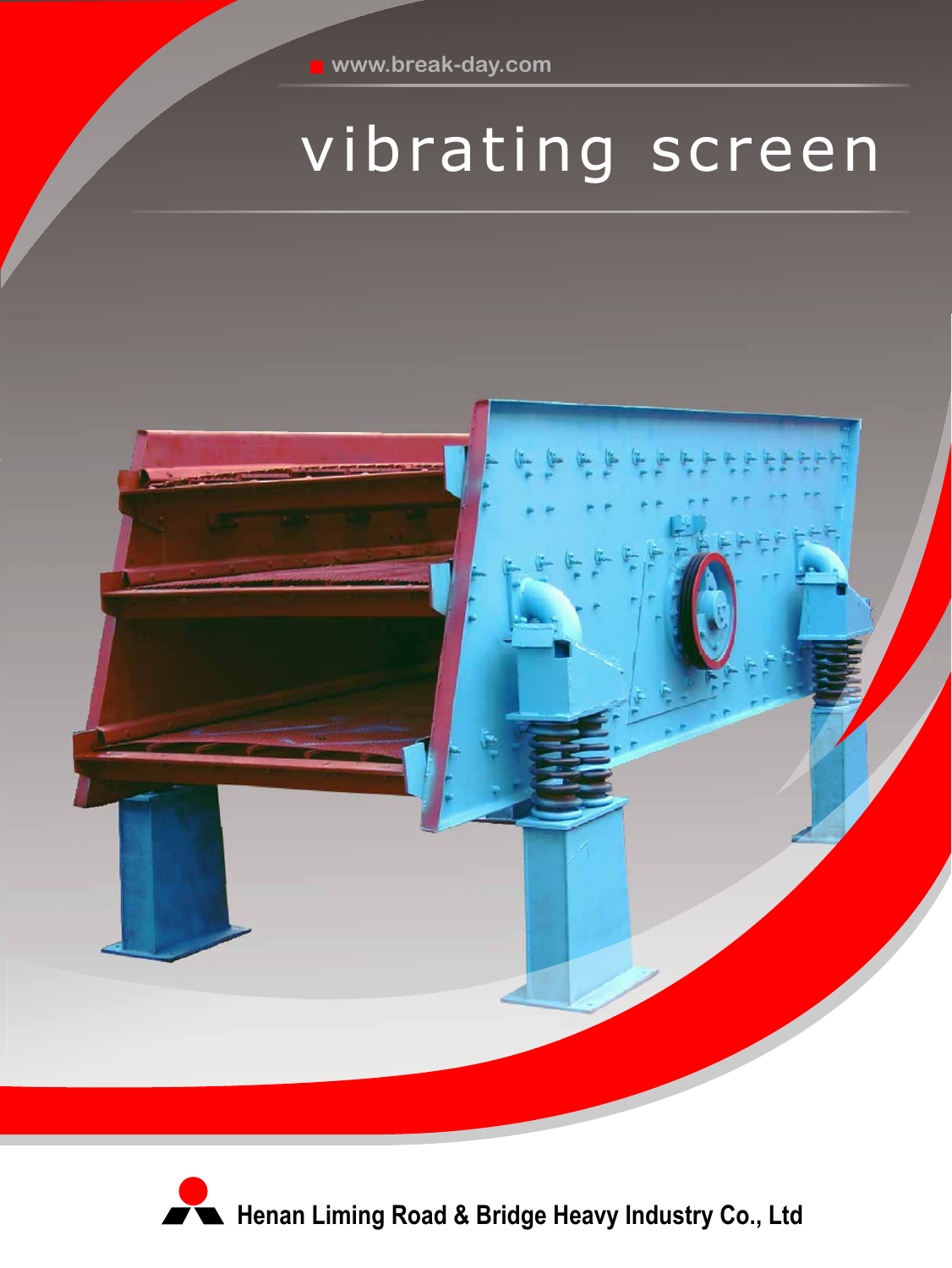The series of product is vibrated by the circling motion, and the amplitude strength can be adjusted. The screening line of material is long. It provides the multi-screening, various models of screening cleaning, high screening efficiency, and suitable screening task of mining and sandstones industry.

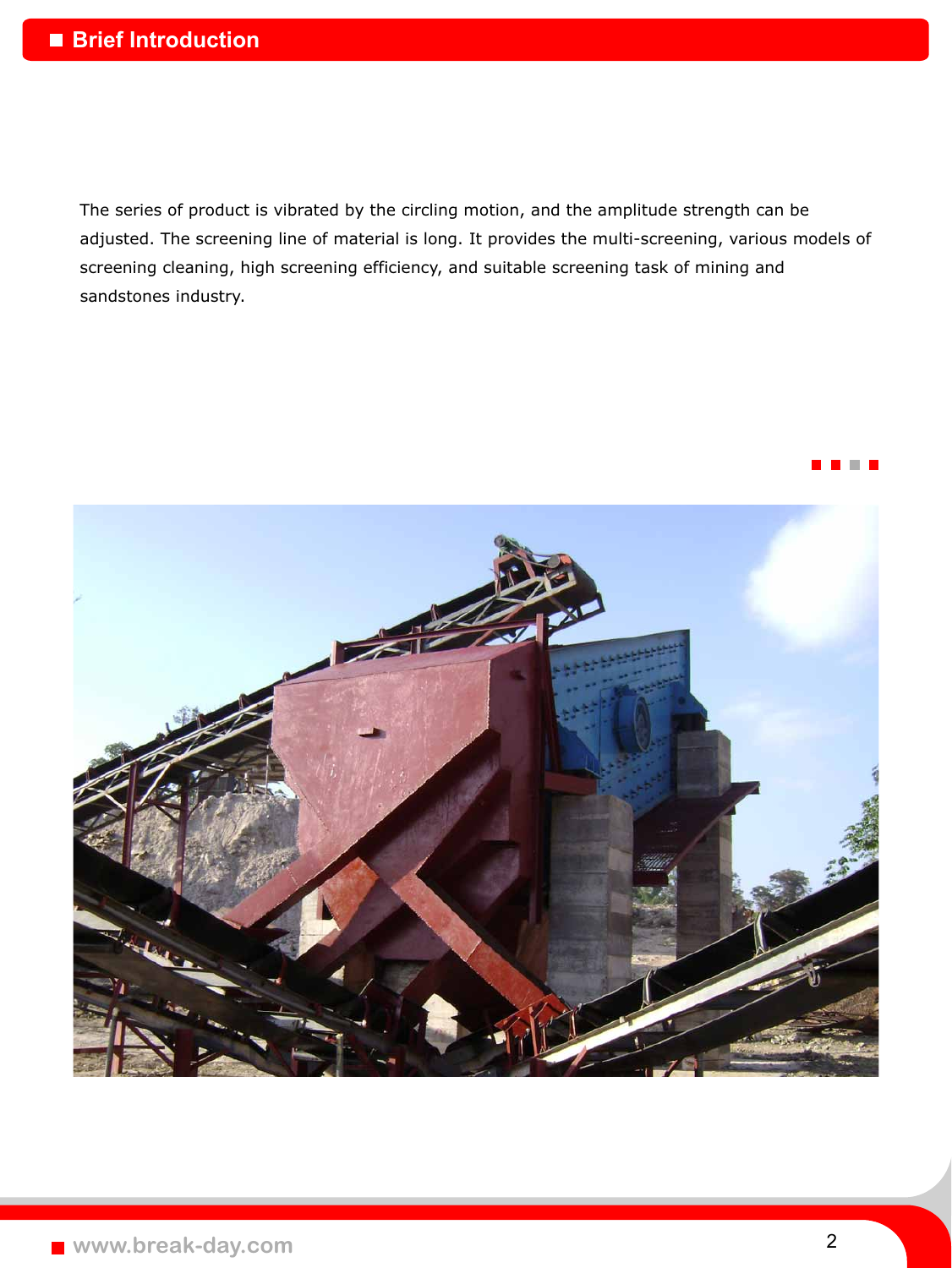It is widely used for grading and screening materials in the following fields: minerals, quarry, building materials, water conservancy and hydropower, transportation, chemical industry, smelting and so on.



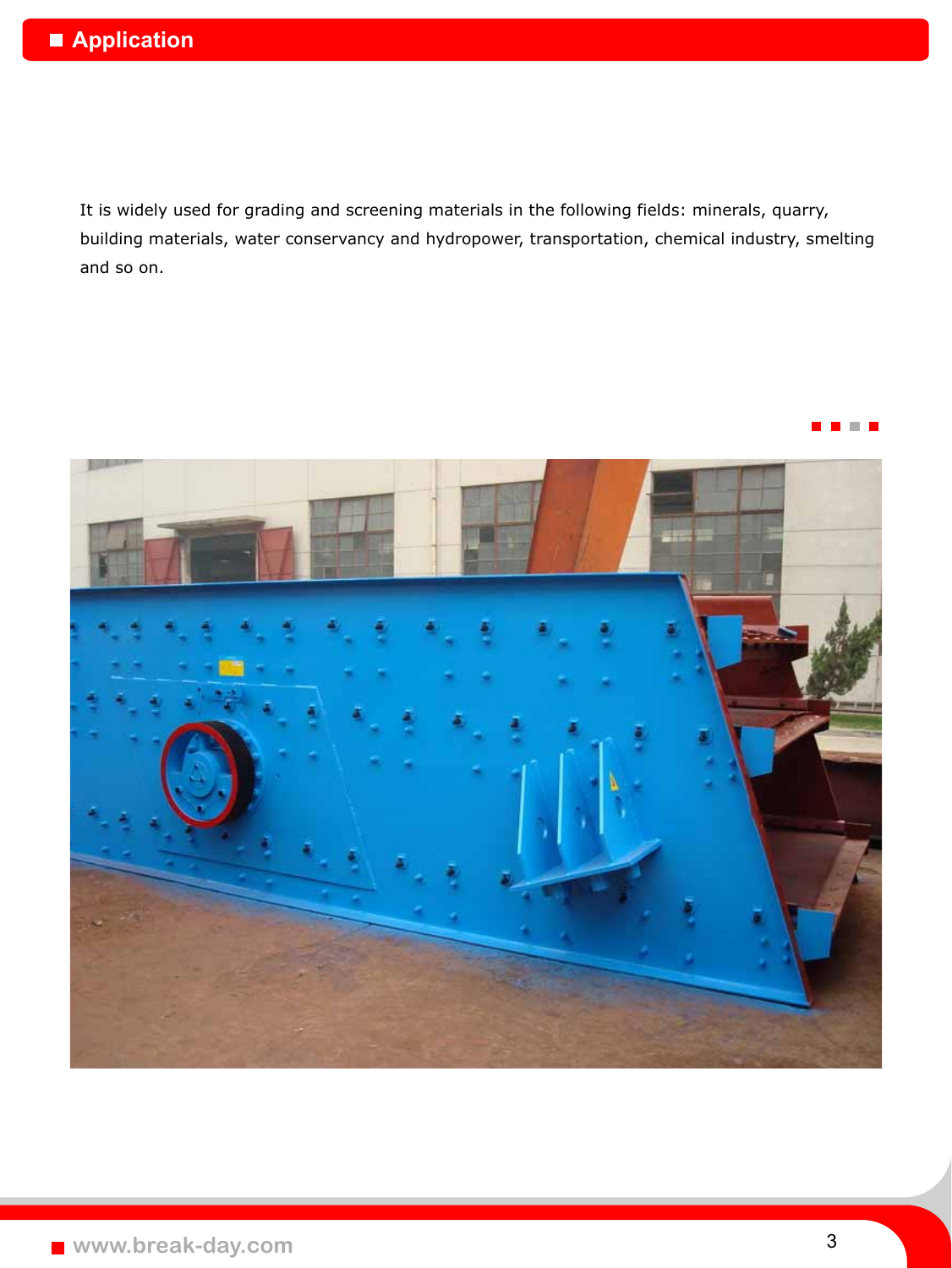

The electric motor can be installed on the left side or right side .In order to use easily, please specify when place order.

The screen mainly consists of screen box, supporting device, vibration exciter and transmission device. Barrel vibration exciter is fixed in the middle of the screen. The exciting force is changed through adjustment of the weight of eccentric block. In this way, it changes the ampliture. The bearing is lubricated with grease and sealed with maze.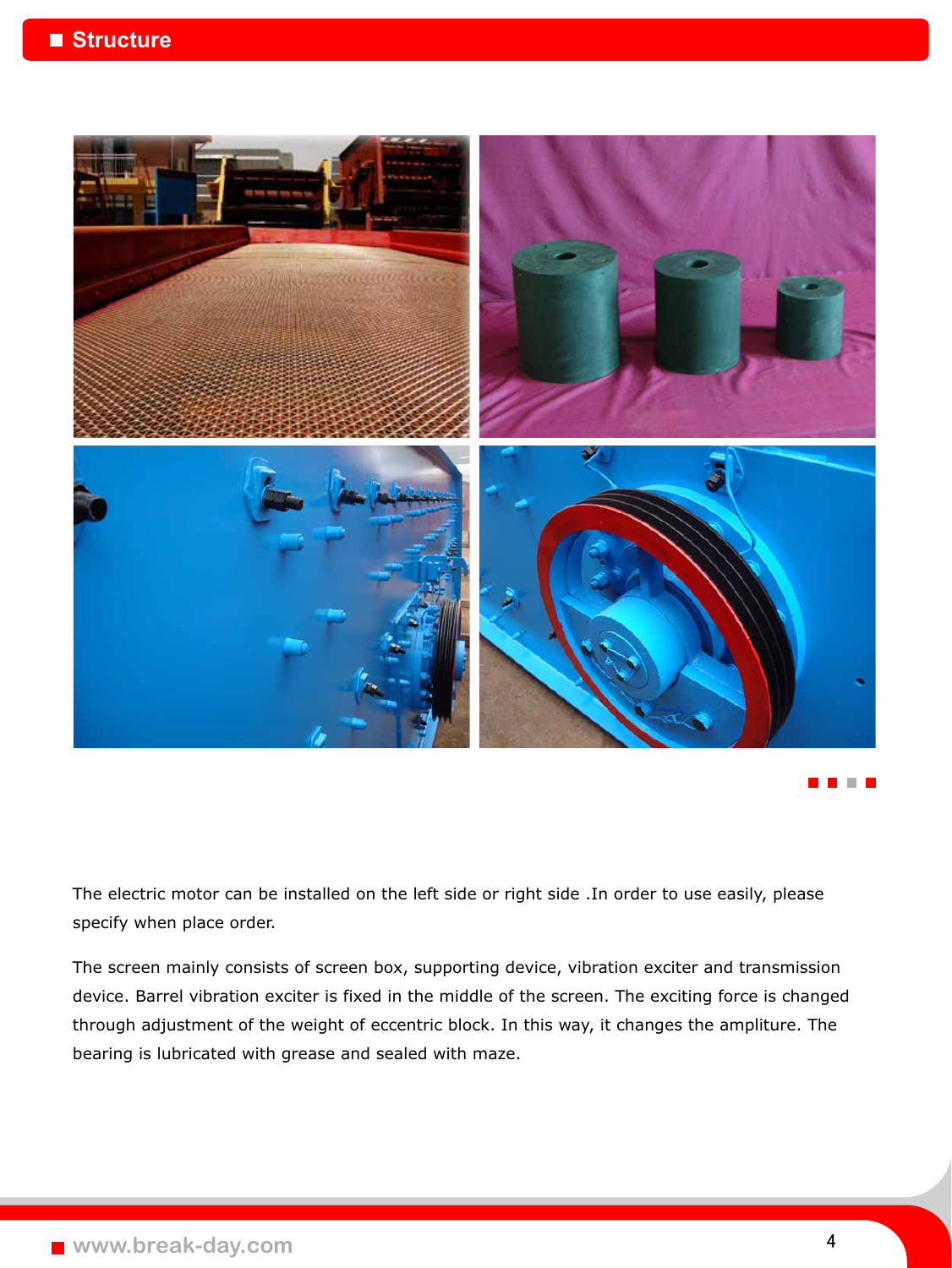#### $\blacksquare$  **Operating Principle**

It adjusts the amplitude by tube-shaped violent vibration screen of eccentric shaft and eccentric blocks. The body moves like a circle, in order to make the materials screened.



## **Features**

- $\blacksquare$  It uses eccentric block to produce strong exciting force.
- **E** Crossbeam and the main body of the screen are connected with high strength screw bolts. So they have the features of simple structure and easy maintenance.
- $\blacksquare$  It adopts tire coupling with capability of flexible connection and stable operation.
- If adopts the structure of small amplitude, high frequency, large obliquity to make the screen hold the capability of high efficiency, large handling capacity, long life span, low consumption, little noise.
- **n** many screening specifications.
- **Firm and durable construction.**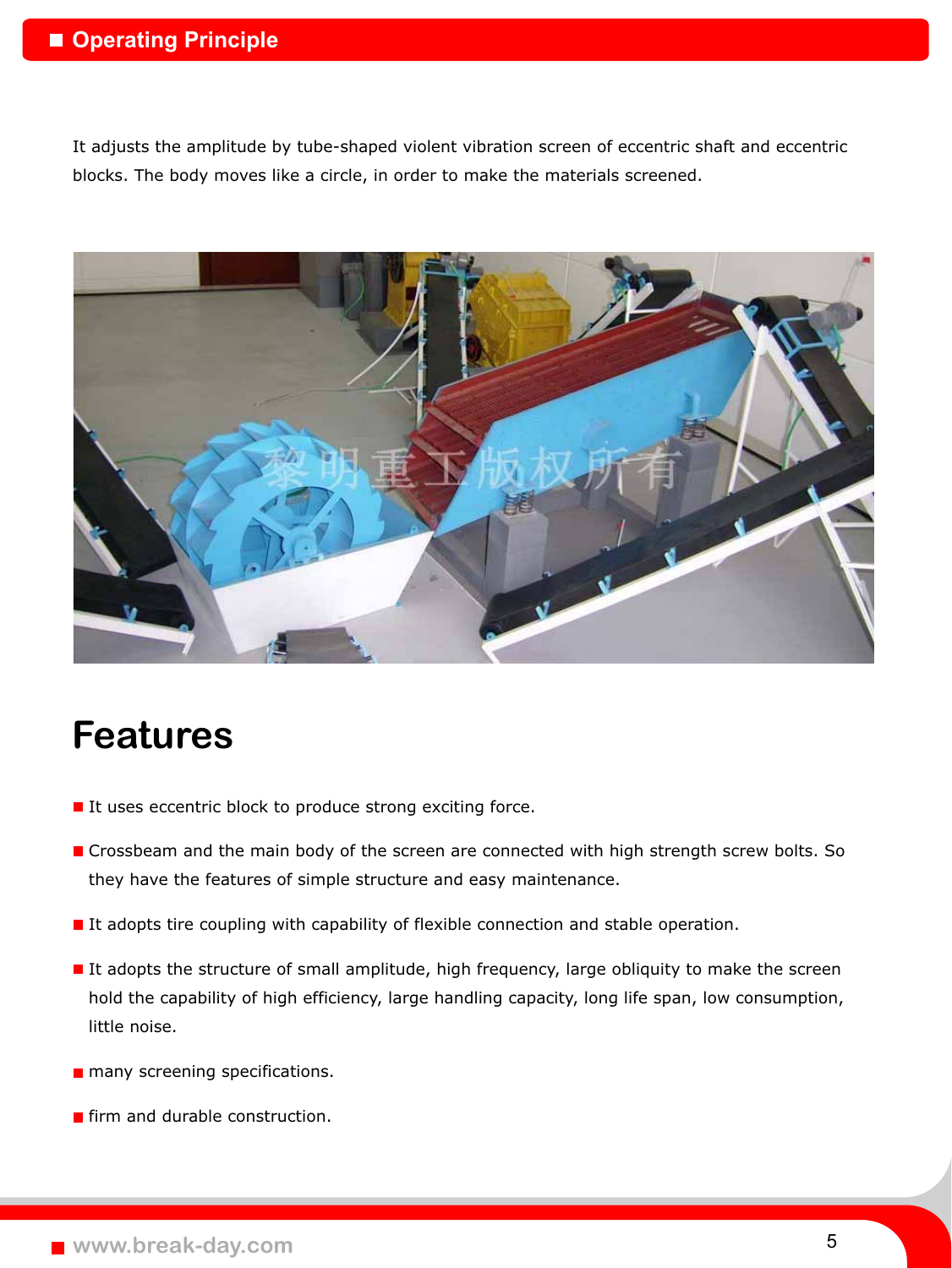

| Model    | Screen size<br>(mm) | No. of<br>Layer | Screen<br>mesh<br>(mm) | Max.<br>feed size<br>(mm) | Handling<br>capacity (t/h) | Motor<br>power<br>(kw) | Vibrating<br>frequency (r/<br>min) | <b>Double</b><br>swing<br>(mm) |
|----------|---------------------|-----------------|------------------------|---------------------------|----------------------------|------------------------|------------------------------------|--------------------------------|
| 2YZS1237 | 3700×1200           | 2               | $3 - 100$              | 400                       | 10-80                      | 11                     | 750-950                            | $5-9$                          |
| 3YZS1237 | 3700×1200           | 3               | $3 - 100$              | 400                       | 10-80                      | 11                     | 750-950                            | $5-9$                          |
| 2YZS1548 | 4800×1500           | $\overline{2}$  | $3 - 100$              | 400                       | 30-200                     | 15                     | 750-950                            | $5-9$                          |
| 3YZS1548 | 4800×1500           | 3               | $3 - 100$              | 400                       | 30-200                     | 15                     | 750-950                            | $5-9$                          |
| 2YZS1848 | 4800×1800           | $\overline{2}$  | $3 - 100$              | 400                       | 50-250                     | 18.5                   | 750-950                            | $5-9$                          |
| 3YZS1848 | 4800×1800           | 3               | $3 - 100$              | 400                       | 50-250                     | 18.5                   | 750-950                            | $5-9$                          |
| 4YZS1848 | 4800×1800           | 4               | $3 - 100$              | 400                       | 50-250                     | 18.5                   | 750-950                            | $5-9$                          |
| 2YZS1860 | 6000×1800           | $\overline{2}$  | $3 - 100$              | 400                       | 65-586                     | 22                     | 750-950                            | $5-9$                          |
| 3YZS1860 | 6000×1800           | 3               | $3 - 100$              | 400                       | 65-586                     | 22                     | 750-950                            | $5-9$                          |
| 4YZS1860 | 6000×1800           | 4               | $3 - 100$              | 400                       | 65-586                     | 30                     | 750-950                            | $5-9$                          |
| 2YZS2160 | 6000×2100           | $\overline{2}$  | $3 - 100$              | 400                       | 81-720                     | 22                     | 700-900                            | $5-9$                          |
| 3YZS2160 | 6000×2100           | 3               | $3 - 100$              | 400                       | 81-720                     | 30                     | 700-900                            | $5-9$                          |
| 4YZS2160 | 6000×2100           | 4               | $3 - 100$              | 400                       | 81-720                     | 30                     | 700-900                            | $5-9$                          |
| 2YZS2460 | 6000×2400           | $\overline{2}$  | $3 - 150$              | 400                       | 100-810                    | 30                     | 700-900                            | $5-9$                          |
| 3YZS2460 | 6000×2400           | 3               | $3 - 150$              | 400                       | 100-810                    | 37                     | 700-900                            | $5-9$                          |
| 4YZS2460 | 6000×2400           | 4               | $3 - 150$              | 400                       | 100-810                    | 37                     | 700-900                            | $5-9$                          |

Notice: Any change of Vibratory Screen (YZS Vibrating Screen) technical data shall not be advised additionally.